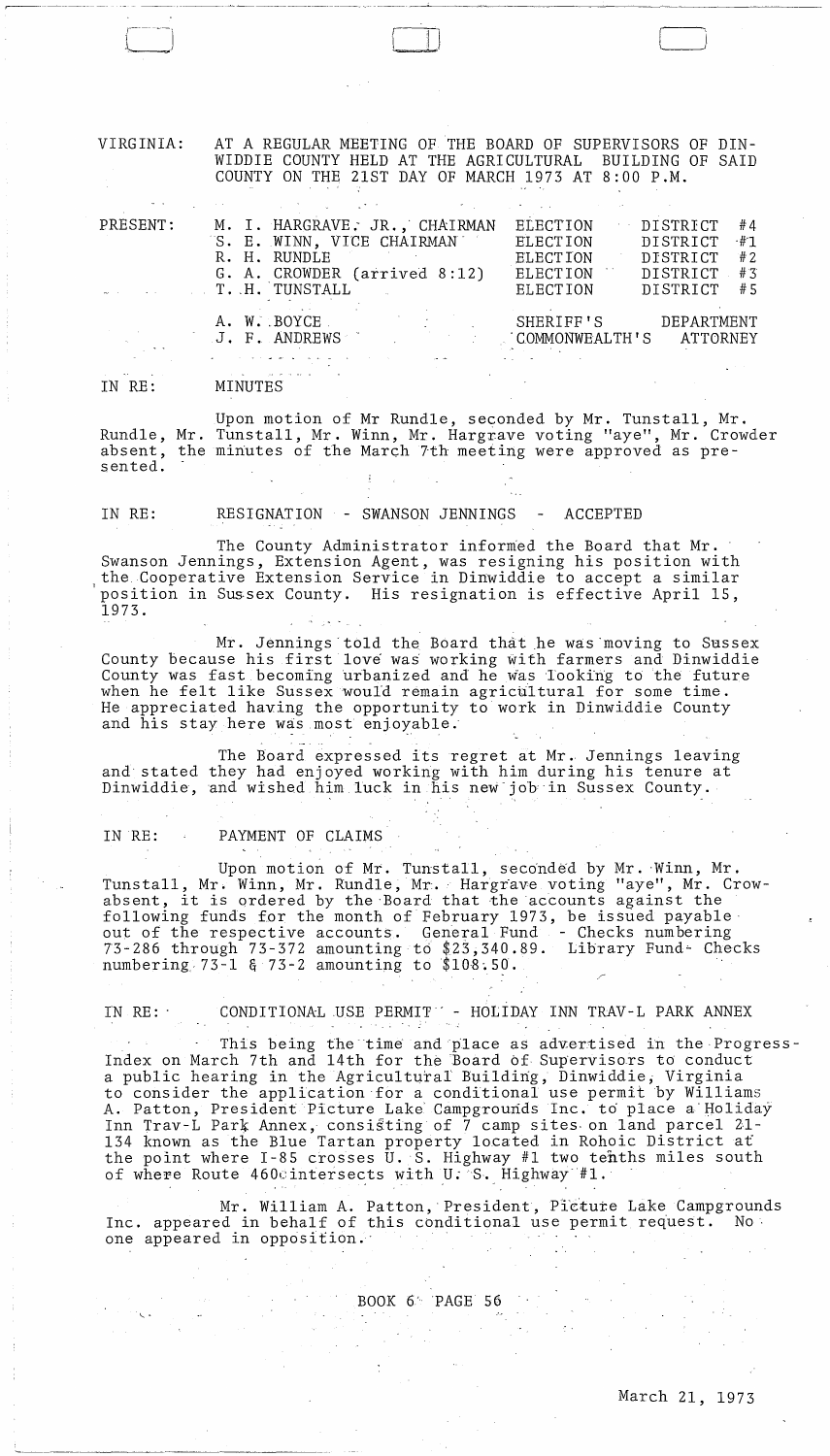Mr. Patton stated that electricity and water would be provided for these seven sites but not sewer. Sewer service would be available at their present travel park site.

Mr. Patton said that he was expecting an overflow crowd this summer, especially in August when the National Ski Championship would be held at Picture Lake. Therefore, additional camp sites were needed.

Mr. William Eure, owner of WSSV Radio in Petersburg, and a partner of Mr. Patton's in the Holiday Inn Trav-L Park appeared with Mr. Patton to answer questions relative to the National Ski Championships.

Upon motion of Mr. Rundle, seconded by Mr. Winn, all members voting "aye", Mr. William A. Patton, president, Picture Lake Campgrounds Inc. was issued a permit to operate 7 camp sites on land parcel 21-134 as outlined in the drawing presented with his request. This permit issued in accordance with the Dinwiddie County Code and that a letter from all jurisdictional agencies stating that this camp site meets all of their requirements.

## IN RE: DINWIDDIE VOLUNTEER FIRE DEPARTMENT FIRE TRUCK REIMBURSED FOR

Mr. Billy Hodges, President, and Mr. Robert Mengel, Fire Chief, Dinwiddie V6lunteer Fire Department appeared before the Board to request that they be reimbursed \$750.00 for a fire truck they purchased from the County of Chesterfield. This truck was in very good condition and if bought from a dealer, would cost between 5 and 6 thousand dollars.

The reason they had purchased the truck and then come to the Board for reimbursement was that Chesterfield County gave them three days in which to take up the option to purchase this truck and that was ten days prior to the Board meeting. So, they had exercised the option to purchase this truck and hoped that the Board would see fit to reimburse them.

Upon motion of Mr. Winn, seconded by Mr. Tunstall, Mr. Winn, M5. Tunstall, Mr. Rundle, Mr. Crowder, Mr. Hargrave voting "aye", the Board of Supervisors agreed to reimburse the Dinwiddie County Volunteer Fire Department \$750.00 for the fire truck they had purchased from Chesterfield County.

# IN RE: REDISTRICTING ORDINANCE 1973

 $\overline{\phantom{a}}$ 

The County Administrator presented to the Board of Supervisors the redistricting ordinance that was introduced at the February 21st meeting. There was discussion relative to the fact that Central State was included in the population. Mr. Robert Geary, representing Mr. L. L. Meredith and Mr. Tommy Oliver spoke about the Central State problem. They both stated that they felt that Central State should not be included in the population used for redistricting.

Mr. Rundle was of the opinion that even though there were not any registered voters in Central State, he not only represented registered voters, but all people located in his district.  $Mr.$  Hargrave informed the people present  $$$ that the attorney general of the State of Virginia had instructed Dinwiddie County to include Central State Hospital in its redistricting plan and therfore that is the reason it was included.

Upon motion of Mr. Rundle, seconded by Mr. Winn, Mr. Rundle, Mr. Winn, Mr. Crowder, Mr. Tunstall, Mr. Hargrave voting "aye", die, Mr. Winn, Mr. Crowder, Mr. Iunstall, Mr. Hargrave voting aye, ginia, that the Dinwiddie County Code, as adopted April 1, 1970, and as heretofore amended, be further amended by the additionlof a new chapter, numbered Chapter 19, which shall provide as follows: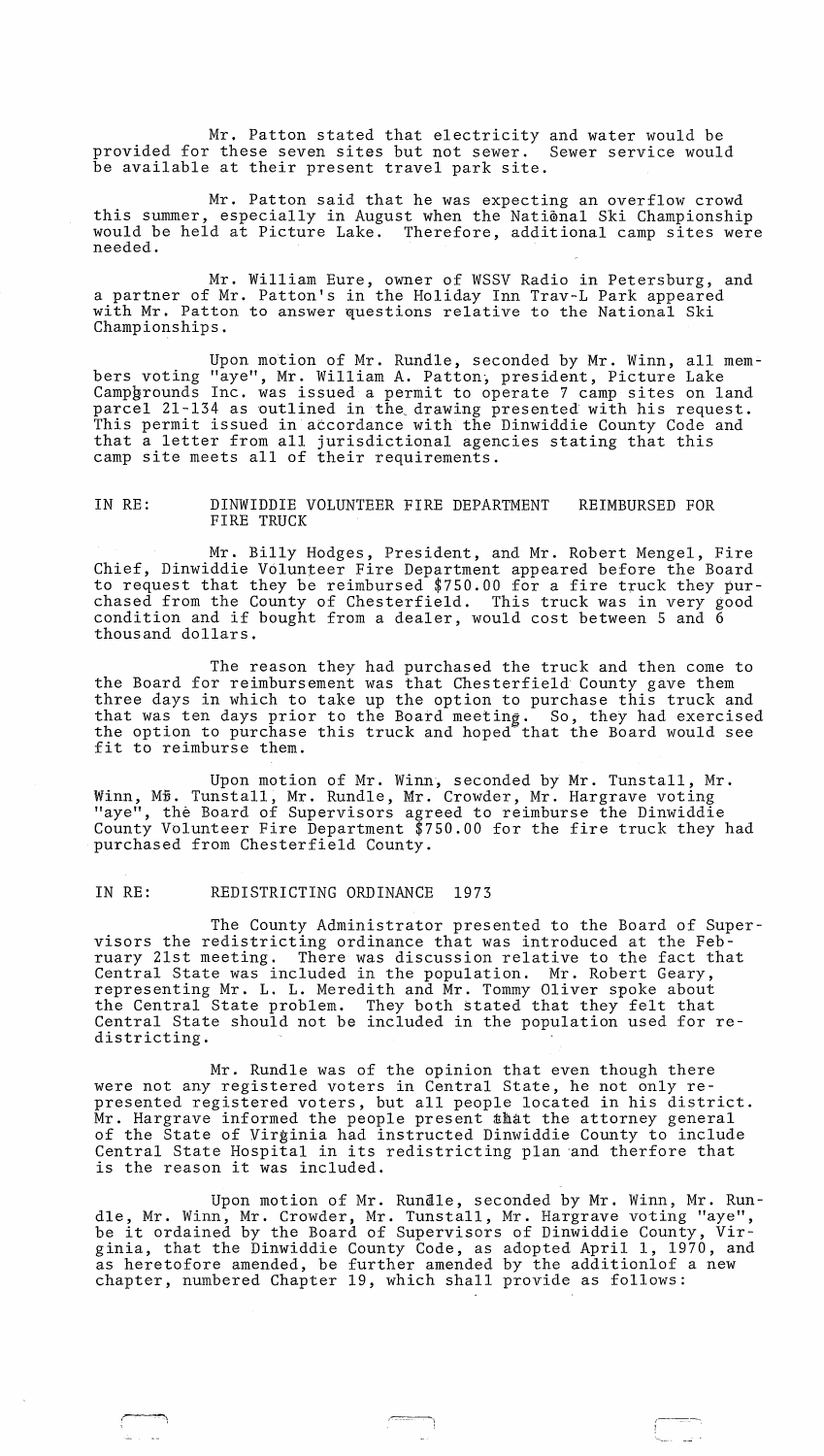# CHAPTER 19

# Article I. Election Districts

### Sec. 19-1. Number of districts, population.

Pursuant to authority contained in Sections 15.1-37.4 through  $15.1-37.7$ ,  $15.1-571$ , and  $15.1-571.1$  of the Code of Virginia, the County shall be and is divided into fourelection districts, as hereinafter set forth, which shall be designated numerically from Number 1 to Number 4. The election districts and their approximate population are as follows:

| Election District Number $1 - 4,008$ |  |  |
|--------------------------------------|--|--|
| Election District Number $2 - 9,121$ |  |  |
| Election District Number $3 - 4,178$ |  |  |
| Election District Number $4 - 4,347$ |  |  |

Dock 6 57

#### Boundaries. Sec.  $19-2$ .

The boundaries of election districts are described and shown as follows on a certain map entitled "Dinwiddie County, Virginia, showing primary and secondary highways," dated January 1, 1967, prepared by the Department of Highways, Richmond, Virginia, and a certain map designated "Richmond Area, Metropolitan Map Series," map sheet M-30, Number 17, dated November 24, 1969, prepared by the U. S. W. Department of Commerce, Bureau of the Census, Geographic Division. Said maps are hereto attached as a part of this Chapter and  $2r$  marked as "Map #1, 7-1-73" and "Map #2,  $7-1-73$ , "respectively.

Election District Number 1 - Beginning at the point at which Turkey Egg Creek flows into the  $(a)$ Nottoway River, thence northwardly along said creek to State Route 40; thence northeastwardly along the Darvills Magisterial District line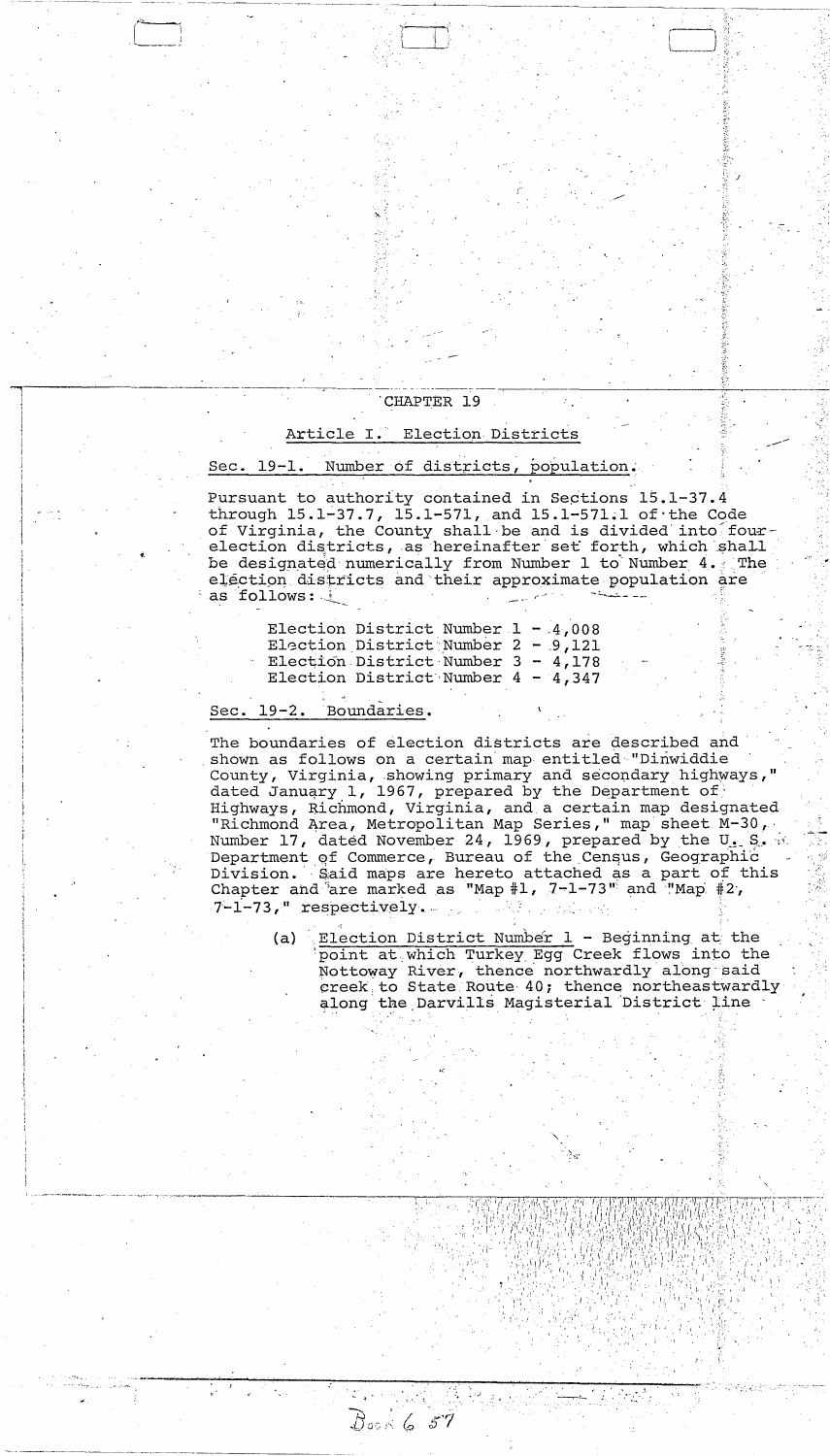to the intersection of State Routes 610 and 650; thence northeastwardly along State Route 650 to the point at which Darvills, Rowanty, and Sapony Magisterial Districts converge; thence northwardly along the Darvills Magisterial District line to the point at which State Route 646 con verges with State Route 613; thence northeastwardly along State Route 613, being the Namozine. Magisterial District line, to the intersection of said State Route 613 and State Route 631; of baid beace houte ois and beace houte 031, intersection with State Route 632; thence ',northeastwardly along State Route 632 to U. S. Route 460; thence westwardly along U. S. Route 460 to State Route 632, it being the point at which the northern section of State Route 632 converges with U. S. Route'460 from the north; thence northwardly along State Route 632 to the Norfolk & Western Railway; thence westwardly along the Norfolk & Western Railway to State Route 623; thence northwardly along State Route -----...., 623 to the point at which the Whipponock Creek channel flows under said State Route 623; thence northeastwardly along said channel to the Dinwiddie County - Chesterfield County line in the Appomattox River; thence westwardly along said Dinwiddie County - Chesterfield County line in the Appomattox River to the point at which the boundaries of the Counties of Dinwiddie, Chesterfield and Amelia converge; thence southwestwardly along the Dinwiddie County - Amelia County line, being 'the Namozine Creek, to the point at which the boundaries of Dinwiddie, Amelia, and Nottoway Counties converge; thence southwestwardly along the Dinwiddie County - Nottoway County line as it follows Namozine Creek; thence southerly along the Dinwiddie County - Nottoway County line to the Nottoway River; thence easterly along the Nottoway River, boundary of Dinwiddie County with Brunswick County, to the point of beginning.

Election District Number 2 - Beginning at the boundary line of Dinwiddie County and the City of Petersburg on State Route 142; thence northwardly along said boundary as it meanders to the Appomattox River, to the point at which the boundary lines of Dinwiddie County, Chesterfield County, and the City of Petersburg converge; thence westwardly up the Appomattox River, along the. Dinwiddie County - Chesterfield County boundary line, to the point at which the channel of Whipponock Creek converges with said river, corner with Election District Number 1; thence southwestwardly along the channel of said creek to State Route 623; thence southeastwardly along said State Route 623 to the Norfolk & Western Railway; thenca eastwardly along said Norfolk & Western Railway to State Route 632; thence southwardly along State Route 632 to U. S. Route 460; thence eastwardly along U. S. Route 460 to the southern portion of State Route 632; thence. .----

• .r

**------** ------, -2-'

~'''''''''''I'-'''''''' = <sup>n</sup>\*"P\$;( ~lJo&~~ts ,/. ~".,O;:" ""::'~":f, > "

---'

,--'C •.. "--1 ;'1 --.. -----.-~-.' l....:::.::--=.-~ .....

/

:,:~  $\tilde{\mathbf{a}}$ 

(b)

---"

r~--:~ ~?~~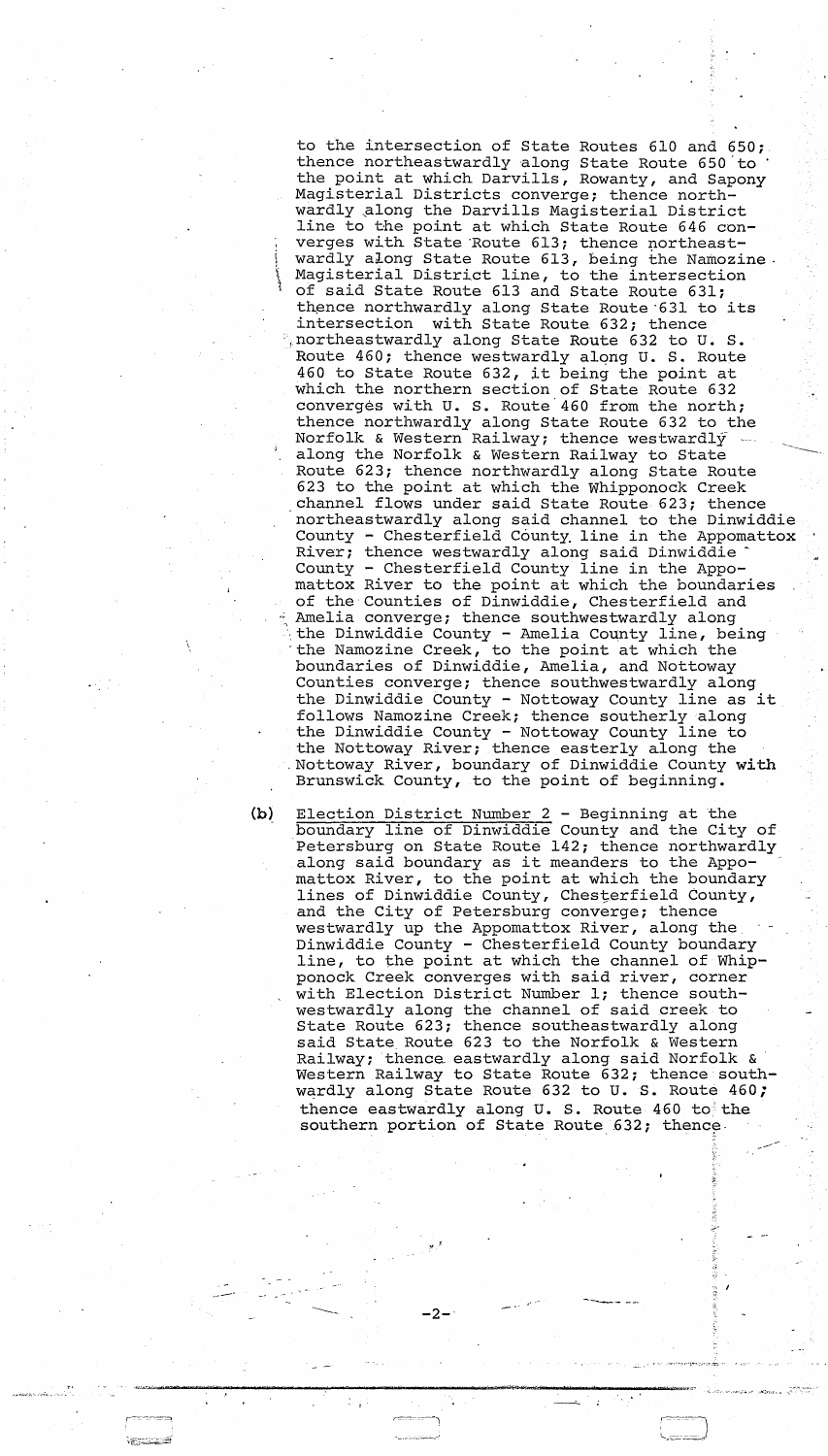southwestwardly along State Route 632 to State Route 631; thence southwardly along State Route 631 to State Route 613; thence eastwardly along State Route 613 to U. S. Route 1; thence northwardly along U. S. Route 1 to Hatchers Run; thence eastwardly along Hatchers Run to the Seaboard Coast Line Railway; thence northeastwardly along<br>the Seaboard Coast Line Railway to State Route 670; thence northwardly along State Route 670 to U. S. Route 1; thence northeastwardly along U. S. Route 1 to the point at which State Route 603 enters U. S. Route 1 from the east; thence eastwardly along State Route 603 to State Route 672; thence northeastwardly along State Route 672 to State Route 142; thence eastwardly along State Route 142 to the point of beginning.

Election District Number 3 - Beginning in Stony Creek on the Dinwiddie County - Sussex County boundary line; thence northeastwardly along said<br>boundary line to the point at which the boundary<br>lines of Dinwiddie, Sussex, and Prince George Counties converge; thence northwardly along the Dinwiddie County - Prince George County boundary<br>line to the city limits of the City of Petersburg; thence clockwise along the said city limits, the boundary line of Dinwiddie County and the City of Pétersburg, as it meanders generally westwardly<br>and northwardly, to State Route 142; thence<br>westwardly along State Route 142 to State Route 672; thence southwestwardly along State Route 672 to State Route 603; thence westwardly along-State Route 603 to  $U-S$ . Route 1; thence southwestwardly along U. S. Route 1 to State Route 670; thence southwardly along State Route 670 to the Seaboard Coast Line Railway; thence southwestwardly along said Railway to Hatchers Run; thence westwardly up Hatchers Run to U. S. Routc 1; thence southwestwardly along U. S. Route 1 to the point at which State Route 646 enters U. S. Route 1 from the east at DeWitt; thence eastwardly along State Route 646 to State Route 650; thence eastwardly along State Route 650 to its intersection with State Route 656; thence generally eastwardly along the boundary line of<br>Rowanty and Sapony Magisterial Districts to the point of beginning.

Election District Number 4 - Beginning at the point of convergance of Turkey Egg Creek with the Nottoway River, corner with Election District Number 1, thence along the boundary line of Darvills and Sapony Magisterial Districts, generally northwardly and northeastwardly, to the point at which the boundaries of Darvills, Sapony, and Rowanty Magisterial Districts converge; thence northwardly along the boundary line of Darvills and Rowanty Magisterial Districts to State Route 613; thence eastwardly along State Route  $613<sub>k</sub>$  the boundary line of Rowanty Magisterial District, to U. S. Route 1; thence southwestwardly along U.S. Route 1 to the point at which State Route 646 enters U. S.

 $Bock$  6, 58

 $(c)$ 

(d)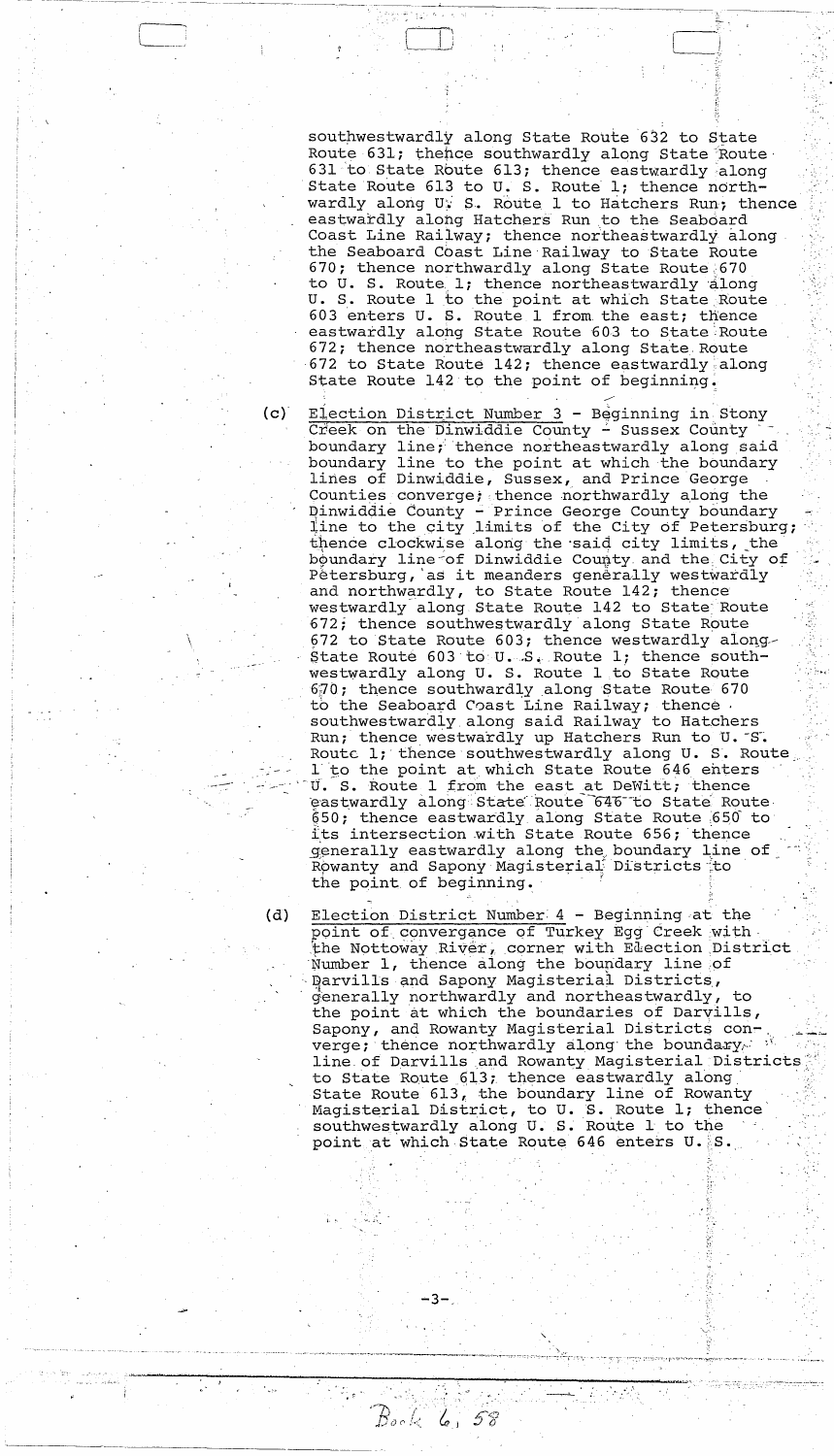Route 1 from the east at DeWitt; thence generally eastward along the boundary line of Rowanty and Sapony Magisterial Districts to the Sussex County boundary line; thence southwestwardly along the Dinwiddie County - Sussex County'line to the Nottoway River; thence County line to the Nottoway River; thence<br>westwardly up the Nottoway River as it meanders, along the Dinwiddie County boundary line, to the point of beginning.

## Article II. Apportionment of Representation.

-.--~ **-----**

# Sec. 19-3. Size of Board and representation among districts.

The Board of Supervisors shall consist of five members, and representation on said Board shall'be by election districts. Election Districts Numbers I, 3, and 4 shall each be entitled to and shall each elect one member of the Board of Supervisors, and Election District Number 2 shall be entitledto and shall elect two members of the Board of Supervisors.

Article III. Precincts, Polling Places.

Sec. 19-4. Numbers and names of precincts; polling places.

The numbers and names of the precincts constituting the various election districts shall be as follows:

# Precinct Polling Place

McKenney Town Hall Agricultural Building

~

.~-...... -::.---~-

 $\mathcal{L} = \mathcal{L}_\mathrm{a}$ 

"

.<br>Sing erecan increasing gra

مزخت رود.

ELECTION DISTRICT NUMBER 1

"-

|                   | Number 101, Darvills<br>Number 102, White Oak<br>Number 103, Church Road |                            | Darvills Community House<br>Allen's Store<br>Midway Elementary School         |
|-------------------|--------------------------------------------------------------------------|----------------------------|-------------------------------------------------------------------------------|
|                   |                                                                          | ELECTION DISTRICT NUMBER 2 |                                                                               |
|                   | Number 201, Kenwood .                                                    |                            | Kenwood United Methodist<br>Church                                            |
|                   | Number 202, Brickwood                                                    |                            | Building formerly occupied<br>by the rescue squad at<br>Brickwood Golf Course |
|                   | Number 203, Edgehill                                                     |                            | Namozine Volunteer Fire<br>Department                                         |
|                   |                                                                          | ELECTION DISTRICT NUMBER 3 |                                                                               |
|                   | Number 301, Courthouse                                                   |                            | Building formerly occupied<br>by Dinwiddie Motor Company                      |
| Number 302, Reams |                                                                          |                            | Baird's Store                                                                 |
|                   | Number 303, New Hope                                                     |                            | St. John's Recreation Hall                                                    |
|                   |                                                                          | ELECTION DISTRICT NUMBER 4 |                                                                               |
|                   | Number 401, Cherry Hill                                                  |                            | Old Hickory Hunt Club<br>Building Reserve                                     |

Sec. 19-5. Boundaries of precincts.

~ ~--"",,,,,,-,,,,-,,,,,,,,-,,,,,,,,---,,,,,--,,,,,-----,,,,,,,,---,,,,------,,,,----,,,,---~,",:,,,-~.,,,,~""""",>""",,,"" *'·w;","'''''''''',,·* .. -;"

r:-------:--=-:::, - ~---:, ,-::--- =~

Number 402, McKenney Number 403, Dinwiddie

The boundaries of the precincts are described and shown as follows on the maps which are a part of this Chapter, said maps being described in detail under Sec. 19-2, supra:

 $-4-$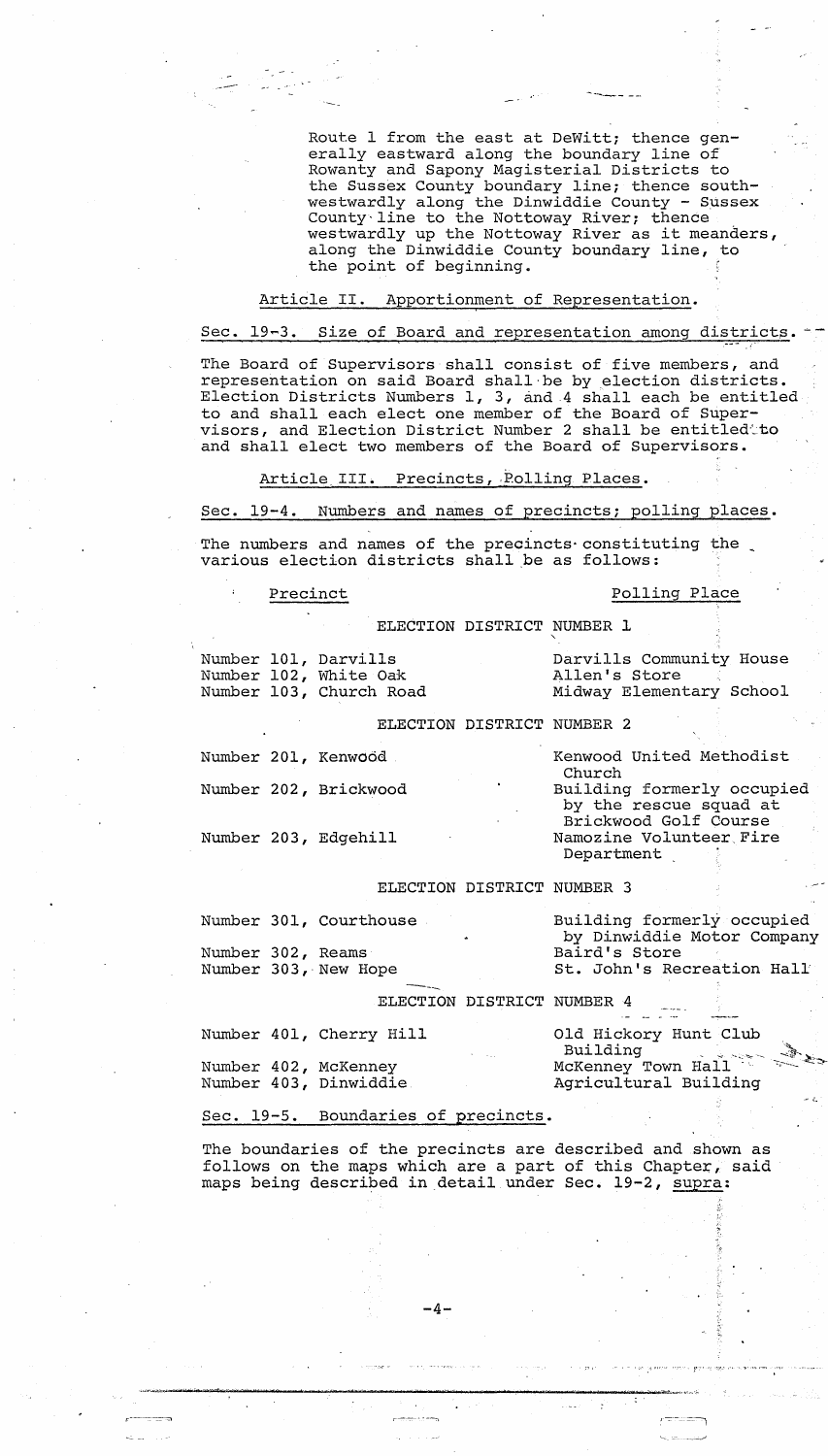- Darvills Precinct, Number 101 Beginning at the point at which Turkey Egg Creek enters the (a) -Nottoway River, the same being the point at which the boundary line between Darvills and<br>Sapony Magisterial Districts converge at the Brunswick County - Dinwiddie County line; thence westwardly up the Nottoway River as it meanders along the Dinwiddie County boundary line to the point at which the boundary line of Dinwiddie County adjoins the boundary line of Nottoway County; thence northwardly along the Nottoway County - Dinwiddie County boundary line to Butterwood Creek; thence eastwardly down Butterwood Creek as it meanders to the boundary line between Darvills and Rowanty Magisterial Districts; thence southwardly along said boundary line between Darvills and Rowanty. Magisterial Districts to State Route 650; thence southwestwardly along the boundary line between Darvills and Sapony Magisterial Districts to the point of beginning.
- White Oak Precinct, Number 102 Beginning at  $(b)$ a point in Namozine Creek on the boundary line between Darvills and Namozine Magisterial Districts; thence southwestwardly along the Dinwiddie County line as it follows Namozine Creek to the northwestern corner of said Dinwiddie County; thence southwardly along the Dinwiddie County line, boundary with Nottoway County, to Butterwood Creek; thence eastwardly down said creek as it meanders to the boundary line between Darvills and Rowanty Magisterial Districts; thence northwardly along the boundary line of Darvills Magisterial District to the point of beginning.

 $(c)$ Church Road Precinct, Number 103 - Beginning in Namozine Creek at the northern end of the boundary between Darvills Magisterial District and Namozine Magisterial District; thence northeastwardly down said creek, following the boundary line of Dinwiddie County to the Appomattox River, boundary line with Chesterfield County; thence eastwardly down the Appomattox River, following the boundary line between Dinwiddie and Chesterfie. Counties to the point at which the channel of Whipponock Creek converges with the Appomattox River on the Dinwiddie County - Chesterfield County line; thence southwestwardly along the channel of said Whipponock Creek to State Route 623; thence southwardly along State Route 623 to the Norfolk & Western Railway; thence eastwårdly along said Railway to the northern portion of State Route 632, the boundary line between Namozine and Rohoic Magisterial Districts; thence southwardly along State Route 632 to U. S. Route 460; thence eastwardly along U. S. Route 460 to the southern portion of State Route 632; thence southwestwardly along State Route 632, following the boundary between Namozine and Rohoic Magisterial Districts, to State Route 631;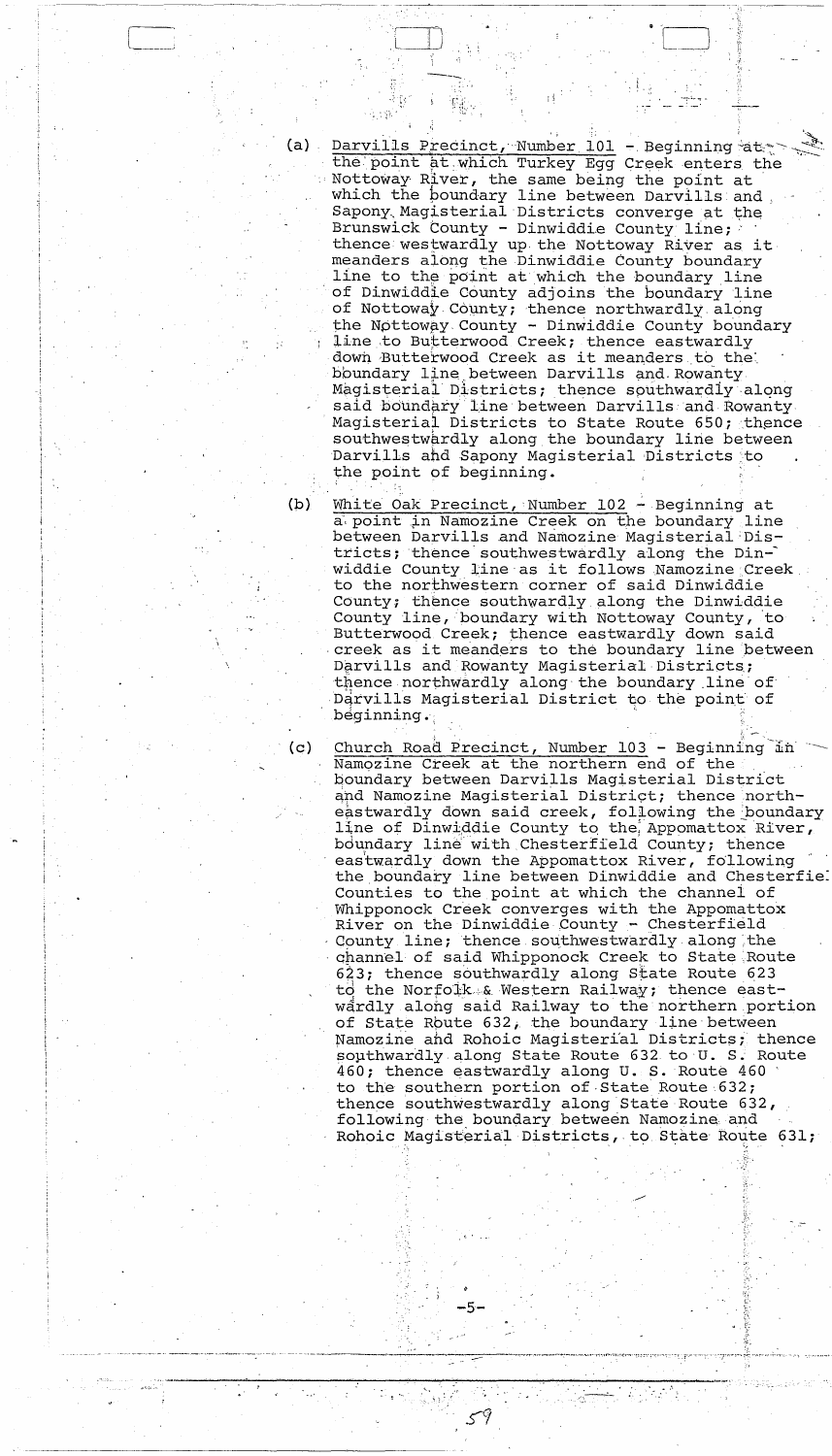thence southwardly along State Route 631 to State Route 613; thence westwardly along State Route 613 to the point at which State Route 646 enters 613 from the south; thence northwardly along the boundary line between Darvills and Namozine Magisterial Districts to the point of beginning.

- (d) Kenwood Precinct, Number 201 Beginning on U. S. Route 1 at the point at which it crosses Cattail Run; thence southwestwardly along U. S. Route 1 to State Route 670; thence southwardly along State Route 670 to the Seaboard Coast Line Railway; thence southwestwardly along the Seaboard Coast Line Railway to the point at seaboard Coast Line Railway to the point at<br>which it crosses Hatchers Run; thence westwardly up Hatchers Run to U. S. Route 1; thence southwardly along U. S. Route 1 to the point at which State Route 613 enters said U. S. Route 1 from the west; thence westwardly along State Route 613 to State Route 631; thence northwardly along State Route 631 to State Route 632; thence north-~ eastwardly along State Route 632 to U. S. Route 460; thence westwardly along U. S. Route 460 to the northern portion of State ,Route 632; thence northwardly up State Route 632 to the Norfolk\_& Western Railway; thence eastwardly along the Norfolk & We&tern Railway, following the Beltline, or southern portion of said Railway after it bifurcates, to the point at which it crosses Cattail Run; thence northeastwardly along said Cattail Run to the point of beginning.
	- Brickwood Precinct, Number 202 Beginning at the intersection of State Route 600 and State Route 226; thence northwestwardly along State Route 600 to the Appomattox River, boundary between Dinwiddie and Chesterfield Counties; thence westwardly up the river as it meanders along the boundary line between Chesterfield and Dinwiddie Counties to the point at which the channel of Whipponock Creek enters the Appomattox River on the boundary line between Chesterfield and Dinwiddie Counties; thence southwestwardly along the channel of Whipponock Creek to State Route 623; thence southwardly along State Route 623 to the Norfolk & Western Railway; thence eastwardly along said Norfolk  $\alpha$ Western Railway to State Route 226, following the Beltline or southern portion of said Railway after it bifurcates; thence northeastwardly along State Route 226 to the point of beginning.

 $\sim$   $<$   $^{\circ}$ 

;',

,.:;.

 $\mathcal{Q}_{\mathbf{a}}(\cdot)$  , and  $\mathcal{Q}_{\mathbf{a}}(\cdot)$ 

---- .

----

(f) Edgehill Precinct, Number 203 - Beginning at the point at which State Route 142 crosses the boundary line between Dinwiddie County and the City of Petersburg; thence northwardly along said boundary line to the Appomattox River to the point at which the boundary.lines of Chesterfield County, Dinwiddie County, and the City of Petersburg converge; thence westwardly up the Appomattox River along the boundary line between Dinwiddie and Chesterfield Counties to the point at which State Route 600 crosses the Appomattox River;

ה במשפח המונח המונח המונח המונח המונח המונח המונח המונח המונח המונח המונח המונח המונח המונח המונח המונח המונח ה<br>המונח המונח המונח המונח המונח המונח המונח המונח המונח המונח המונח המונח המונח המונח המונח המונח המונח המונח ה

-6-

.... *··x ....* ·,-..... ··ws· .... ::z....-· - . -'~n-z~ ': .\_ ..... ,\_ ... X"d' 1\_ tC'~' "i .q".,\_ ..... ..;.. <sup>~</sup>

'., ""'~'''--------'' ~--~-.-. ----.\_--\_ ... \_--,\_ .. -..

,

(e)

r:--::-=""=t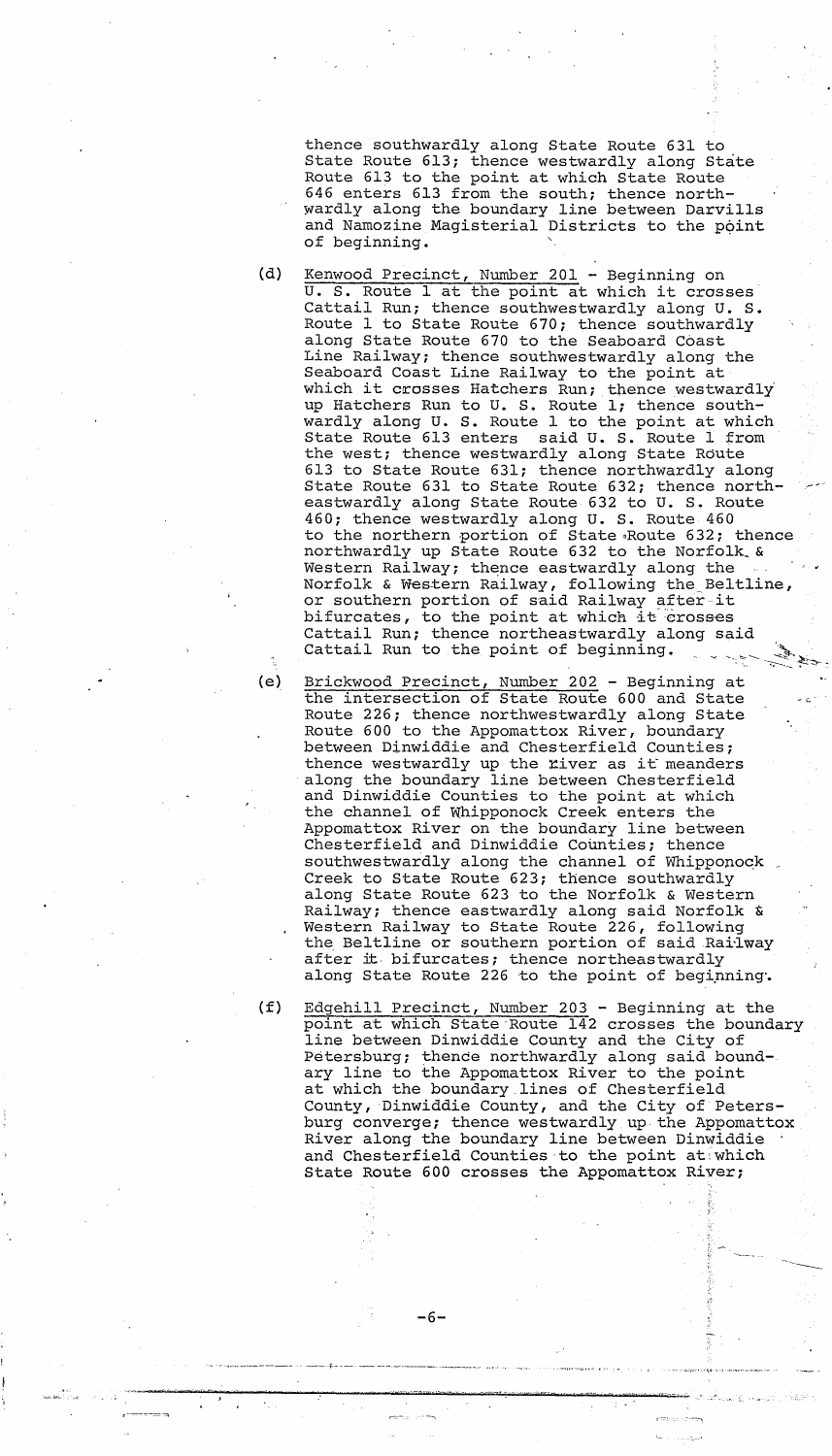thence southeastwardly along State Route 600. to the intersection of State Route 600 and State Route 226; thence southwestwardly along State Route 226 to the point at which said route crosses the Norfolk & Western Railway; thence eastwardly along the Norfolk & Western Railway Beltline to the point at which it crosses Cattail Run; thence northeastwardly down Cattail Run as it meanders to U. S. Route 1; thence southwestwardly along U. S. Route 1 to the point at which State Route 603 enters said U. S. Route 1 from the east; thence eastwardly along State Route 603 to the point at which it enters State Route 672; thence northeastwardly along State Route 672 to its intersection with State Route 142; thence eastwardly along State Route 142 to the point of beginning.

Courthouse Precinct, Number 301 - Beginning at the point at which State Route 646 enters U. S. Route 1 from the east at DeWitt; thence eastwardly along the boundary line between Rowanty and Sapony Magisterial Districts to Stony Creek; thence northwardly along State Route 609 to the point at which it converges with State Route 670; thence northwardly along State Route 670 to State Route 605; thence eastwardly along State Route 605 to the point at which the northern portion of State Route 670 enters State Route 605 from the north; thence northwardly along State Route 670 to State Route 675; thence northeastwardly along State Route 675 to State Route 674; thence westwardly along State Route 674 to the point at which it enters State Route 613; thence southwestwardly along State Route 613 to Hatchers Run; thence northwestwardly up Hatchers Run to U. S. Route 1; thence southwestwardly along U. S. Route 1 to the point of beginning at DeWitt.

Reams Precinct, Number  $302$  - Beginning at the point at which Stony Creek crosses the boundary line between Dinwiddie and Sussex Counties; thence northeastwardly along said boundary line between said counties to the point at which the boundary lines of Dinwiddie, Sussex, and Prince George Counties converge; thence northwardly along the boundary line between Dinwiddie and Prince George Counties to the point at which State Route 607 crosses said boundary; thence northwestwardly along State Route 607 and the boundary line between Rohoic and Rowanty Magisterial Districts to State Route 675; thence southwardly along State Route 675 to State Route 670; thence southwardly along State Route 670 to State Route 605; thence westwardly along State Route 605 to the point at which the southern portion of State Route 670 enters State Route 605 from the south; thence southwardly along State Route 670 to the point at which State Route 609 enters State Route 670 from the southwest; thence southwardly along State Route 609 to the point at which it crosses Stony Creek; thence southeastwardly down Stony Creek as it meanders to the point of beginning.

60

 $(h)$ 

(g).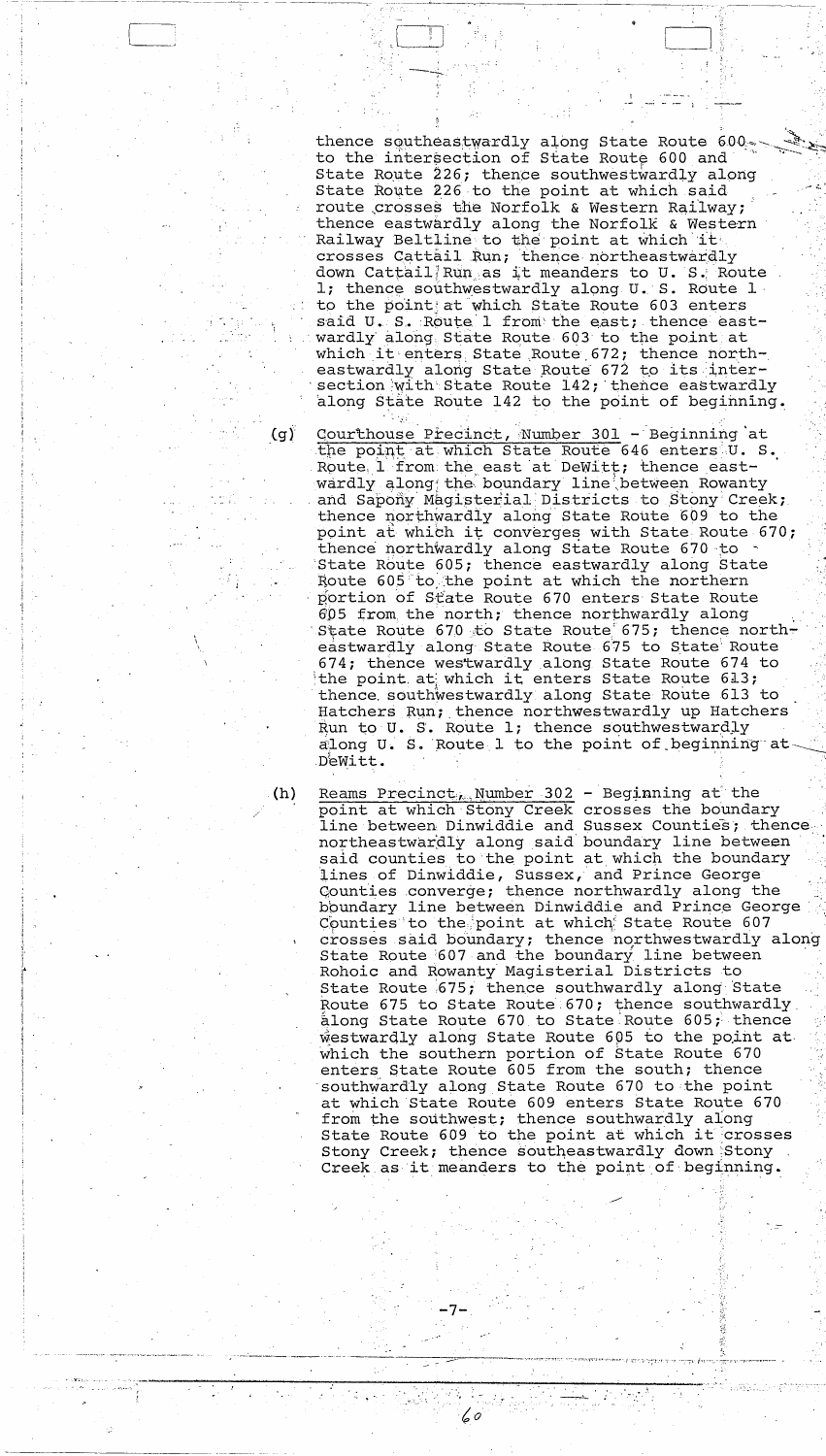(i) New Hope Precinct, Number 303 - Beginning at the point at which state Route 607 crosses the boundary between Dinwiddie and Prince George Counties; thence northwardly along said boundary line between the two said counties to the city limits of the City of Petersburg; thence following the said city limits, boundary line with Dinwiddie County, in a clockwise direction, generally northwest, to the point at which State Route 142 crosses said boundary between Dinwiddie County and the City of Petersburg; thence westwardly along State Route 142 to State Route 672; thence southwestwardly along State Route 672'to State Route 603; thence westwardly along State Route 603 to U. S. Route 1; thence southwestwardly along U. S. Route 1 to State Route 670; thence southwardly along State Route 670 to the Seaboard Coast Line Railway; thence southwestwardly along the Seaboard Coast Line Railway to Hatchers Run, the boundary line'between Rowanty and Rohoic Magisterial Districts; thence eastwardly along said boundary between Rowanty and Rohoic Magisterial Districts to the point of beginning.

 $\sim$  ---,  $\sim$  ---,  $\sim$ 

." .:.

(j) Cherry Hill Precinct, Number 401 - Beginning at the point at which State Route 609 crosses the Nottoway River at Cut Bank Bridge; thence eastwardly down the Nottoway River as it meanders, along the Dinwiddie County boundary, to the point at which the boundaries of Dinwiddie, Sussex, and Greensville Counties converge; thence ngrtheastwardly along the boundary line between Dinwiddie and Sussex Counties to Stony Creek, being the dividing line between Rowanty and Sapony Magisterial Districts; thence westwardly along said boundary line between Rowanty and Sapony Magisterial Districts to State Route 646 at DeWitt; thence southwardly along State Route 646'to State Route 609; thence southwestwardly along State Route 609 to the point of beginning.

- (k) McKenney Precinct, Number 402 Beginning at the point at which State Route 609 crosses the Nottoway River at Cut Bank Bridge; thence northeastwardly along State Route 609 to State Route 646; thence northwardly along State Route 646 to State Route 650 at DeWitt, boundary line between Rowanty and Sapony Magisterial Districts; thence southwestwardly along the boundary line of Sapony Magisterial District to the Nottoway River; thence southeastwardly down the Nottoway River as it meanders to the point of beginning.
- (1) Dinwiddie Precinct, Number 403 Beginning on Binwiddle Treeffiel, Namber 100 Deginning on Sapony, and Rowanty Magisterial Districts converge; thence northwardly along the boundary line between Darvills and Rowanty Magisterial Districts to the point at which the boundary lines of Darvills, Rowanty and Namozine Magisterial Districts converge at State Route 613; thence northeastwardly along State Route 613, the boundary line of Rowanty Magisterial'District, to U. S. Route *Ii* thence southwestwardly along U. S. Route 1 to the boundary line between Rowanty and Sapony Magisterial Districts at DeWitt; thence westwardly along said boundary line to the point of beginning.

--:-1 =

-8-

~!~.~ .. N.i!>~ w""z, 1-' .' ..... \- d' -. t! ' --..;,...

 $.$ , r./

 $\widetilde{\mathcal{Y}}$ 

""t..-

--~

r:-'--'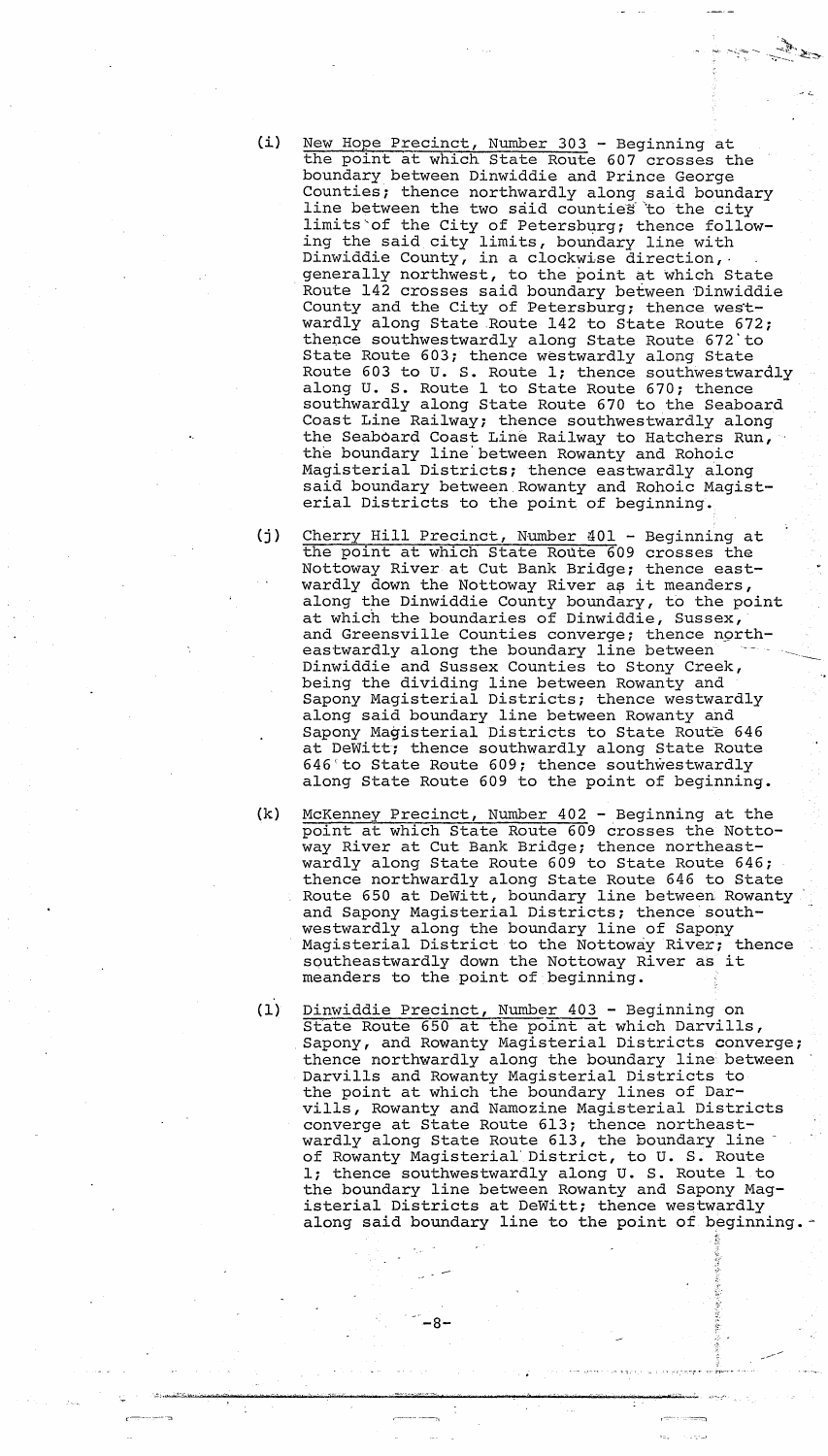Article III. Magisterial Districts.

# Sec. 19-6. Magisterial districts remain same.

The five magisterial districts as, now'named and bounded shall remain the same, but representation on the governing body shall be by election districts, as set forth in this $\zeta$ Chapter.

Article IV. Effective Date.

Sec. 19-7. Chapter to be effective July 1, 1973.

This Chapter shall be effective on July I, 1973, superseding· the ordinances adopted on June 16, 1971, relative to the same subject matter. . ,-". ~. ~~ .~~,., ----~- 'I'--"---""-~.-~"---'-"'- \_\_ ~.\_ ' .. \_-' \_\_\_\_ .\_ ... , \_. - .~. \_\_ •.. \_\_\_\_ .\_~ \_\_ ~ \_\_ ,--..~ \_\_\_ ~.' -

IN RE: PURCHASE OF CAR FOR DEPUTY SHERIFF B. M. HEATH - DENIED

The County Administrator, as a result of a discussion regarding Deputy B. M. Heath's car at the last meeting, informed the Board that the Compensation Board would participate in the  $ex$ penses of Deputy Heath's car in every way except depreciation, once it exceeded 60,000 miles. Deputy Heath's car now had 43,000 miles on it and would prpbably have close to 60,000 miles sometime during the month of August.

Upon motion of Mr. Crowder, seconded by Mr. Winn, all members voting "aye", the Board decided Deputy Heath should retain his present car until cars are purchased the latter part of the year 1973 and the early part of 1974.

# IN RE: SANITARIAN'AND,WATER AUTHORITY

Mr. Rundle requested that the Board give its approval to the Health Department sending a sanatarian down to the Northern area of the ,County to discuss with the citizens the problems with the drainfields and the wells, and to assist the Water Authority with its water and sewer program.

Upon motion of Mr. Rundle, seconded by Mr. Winn, all members voting "aye", the County Administrator was instructed to forward to Dr. J. G. McNiel, head of the Health Department in Dinwiddie, a copy of these minutes indicating the Board's approval of Mr. Rundle's request. nembers voting "aye", the Board decided Deputy Heath should retain<br>in is present car uniticars are purchased the latter part of the<br>year 1973 and the early part of 1974.<br>IN RE: SANITARIAN AND WATER AUTHORITY<br>to the Health

# IN RE: LANDFILL SVPERVISOR

Upon motion of Mr. Tunstall, seconded by Mr. Winn, Mr. Tunstall, Mr. Winn, Mr. Rundle, Mr. Crowder, Mr. Hargrave, voting "aye", the County Administrator was instructed to hire a supervisor of the landfill operation at a salary of  $$8,500.00$  per year.

# . IN RE: KINDERGARTEN 1973

Mr. T. W. Newsom, superintendent schools, told the Board that the school board  $\mathbb{N}$ ad voted at its last meeting to initiate a kindergarten program in September 1973. The cost would be approximately  $$600.00$  per student.

Upon motion of Mr. Tunstall, seconded by Mr. Crowder, Mr. Tunstall, Mr. Crowder, Mr. Rundle, Mr. Winn and Mr. Hargrave voting' "aye", the Board of Supervisors, endorsed the school boards action regarding initiating kindergarten in September 1973.

There being no further business to be brought before the Board, the meeting adjourned at  $9:45$  P.M.

 $\alpha$  ,  $\beta$  ,  $\beta$  ,  $\beta$  ,  $\beta$  ,  $\beta$  ,  $\beta$  ,  $\beta$  ,  $\beta$  ,  $\beta$  ,  $\beta$  ,  $\beta$  ,  $\beta$  ,  $\beta$  ,  $\beta$  ,  $\beta$  ,  $\beta$  ,  $\beta$  ,  $\beta$  ,  $\beta$  ,  $\beta$  ,  $\beta$  ,  $\beta$  ,  $\beta$  ,  $\beta$  ,  $\beta$  ,  $\beta$  ,  $\beta$  ,  $\beta$  ,  $\beta$  ,  $\beta$  ,  $\beta$ 

f  $\frac{1}{2}$ 

 $\mathbb{F}_{R}$   $\mathbb{P}$ 

 $\cdot$  ,  $\sim$ 

."

, , "